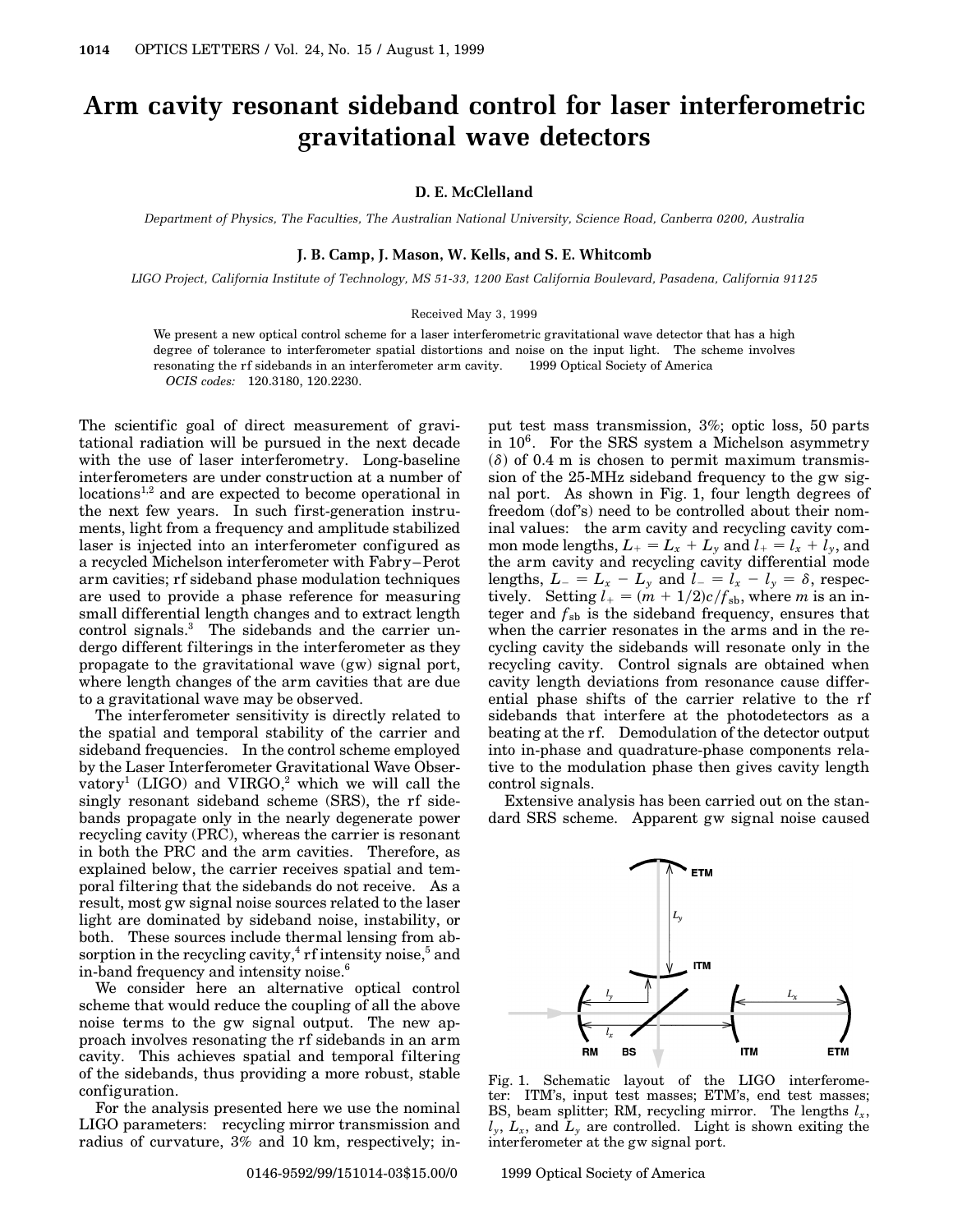It is important to appreciate that the carrier field resonant buildup is not subject to these effects.<sup>7</sup> The carrier resonance in the nondegenerate arm cavities  $(g_1g_2 \sim 0.3)$  effectively stabilizes its TEM<sub>00</sub> mode such that the net double resonance is highly stable. Extensive FFT modeling shows this clearly: For the parameters of Fig. 2, the carrier recycling gain varies by less than 2% in the presence of input test mass thermal lensing. A modal picture of the mechanism for this is evident: The overcoupled arm cavities select the desired resonant mode (TEM $_{00})$  by introducing a  $\pi$ phase shift on the reflected wave. All other non-armresonant modes are then antiresonant in the doublecavity system. In contrast, at the sideband frequency no special mode is selected by resonance in the arms, so all modes resonate in the recycling cavity, leading to a corresponding loss of power from the  $TEM_{00}$  mode.

Extending the arm cavity mode selectivity to the sideband light renders the rf sidebands similarly immune to spatial distortions. To do this we allow the rf sideband pair to resonate in one of the arm cavities (allowing the rf sidebands to resonate in both arm cavities<sup>8</sup> will not provide enough signals for length control) and set  $l_{+} = (m + 1/2)c/2f_{\rm sb}$ . We refer to this

**Table 1. Noise Requirements at 100 Hz for 10–20 mHz1**/**<sup>2</sup> gw Sensitivity**

| Noise      | SRS Value                              | SOAS Value                           |
|------------|----------------------------------------|--------------------------------------|
| Laser      |                                        |                                      |
| frequency  | $2\times10^{-7}~\mathrm{Hz/Hz^{1/2}}$  | $6 \times 10^{-6}~{\rm Hz/Hz^{1/2}}$ |
| Laser      |                                        |                                      |
| amplitude  | $10^{-7}$ /Hz <sup>1/2</sup>           | $3 \times 10^{-6} / \rm{Hz}^{1/2}$   |
| Laser rf   |                                        |                                      |
| amplitude  | $8 \times 10^{-10} / {\rm Hz}^{1/2}$   | $2 \times 10^{-8} / {\rm Hz}^{1/2}$  |
| Oscillator |                                        |                                      |
| amplitude  | $10^{-7} / \text{Hz}^{1/2}$            | $3 \times 10^{-6} / \rm{Hz}^{1/2}$   |
| Oscillator |                                        |                                      |
| phase      | $2\times10^{-4}$ rad/Hz <sup>1/2</sup> | $10^{-6}$ rad/Hz <sup>1/2</sup>      |



Fig. 2. Sideband gain versus recycling mirror radius of curvature in the presence of end test mass thermal lensing. One can recover the reduced gain at the nominal recycling mirror's curvature (10 km) by altering the recycling mirror's curvature to compensate for the distorted field.

ity rms length fluctuations  $(-10^{-13} \text{ m})$  and imperfect matching of the interferometer arm ref lectivities  $(\sim 0.5\%)$  set requirements on the laser and oscillator stability. Column 2 of Table 1 summarizes the requirements for LIGO to achieve a sensitivity of  $10^{-20}$  m/Hz<sup>1/2</sup> at 100 Hz.<sup>6</sup> Fluctuations at the gw signal port arise because of beating of the rf sidebands with audio band noise of the carrier and beating of carrier light with audio band noise on the rf components.6 As the carrier light is resonant in both the recycling cavity and the arm cavities, it propagates in a coupled cavity with a linewidth given by  $f_{cc}$  =  $f_{\rm c}(1+r_r\!\!\ast\! r_0)/2$ , where  $f_{\rm c}$  is the arm cavity linewidth,  $r_r$ and  $r_0$  are the recycling mirror and arm cavity amplitude reflectivities for the carrier, respectively, and  $f_{\text{cc}}$ is the coupled-cavity linewidth. This formula gives a half-linewidth of  $\sim$ 1 Hz. As a result, audio band noise on the carrier light above 1 Hz is attenuated. The rf sidebands, however, are not resonant in the arm cavities; they propagate only in the recycling cavity, which has a linewidth of 75 kHz. Hence in the SRS scheme it is the audio band noise on the rf sidebands beating with the carrier light that dominates the noise budget.

In the initial phase of the LIGO, 6 W of laser power at  $1.06\text{-}\mu$ m wavelength will be incident upon the powerrecycling mirror. Measurements of the optics put the absorption in the input test mass and beam splitter substrates at the order of 5 parts in  $10^6$  per centimeter and coating absorption at  $0.5$  part in  $10^6$ . Absorption in the input test mass induces a transverse and longitudinal spatial variation in the refractive index of the fused silica, which then acts as a lens on the propagating laser beam. This phenomenon, referred to as thermal lensing, $4$  alters the wave-front curvature of the beam so that it no longer matches the curvature of the recycling cavity. As the recycling cavity is almost degenerate  $(g_1g_2 = 0.997)$  and highly susceptible to wave-front errors, the result is degraded power buildup and transmission of sidebands. This effect has been simulated with a computer model of the interferometer that uses a fast Fourier transform– (FFT–) based optical propagation code,<sup> $7$ </sup> including the surface figure of all optical components and optical path-length difference maps of substrates with finite absorption. As a measure of the effect of thermal lensing, we consider the sideband power buildup in the recycling cavity, given by the recycling gain  $(G_{sb})$ , which we optimize by varying the Michelson asymmetry. For the nominal parameters of the LIGO,  $G_{\rm sb}$  is  ${\sim}30$  in the absence of thermal lensing. As shown in Fig. 2, the inclusion of thermal lensing in the input test mass yields a sideband gain of less than 2 for the nominal recycling mirror radius of curvature (10 km). This result presents severe difficulties for both interferometer control and signal extraction and cannot be compensated for by a simple increase in the modulation depth. Figure 2 also shows that it is possible to recover most of the circulating power if the curvature of the recycling mirror can be altered to compensate for the distorted field. This approach, however, is optimal for a restricted range of laser power and recycling mirror curvature. We note that a curvature variation of 5%